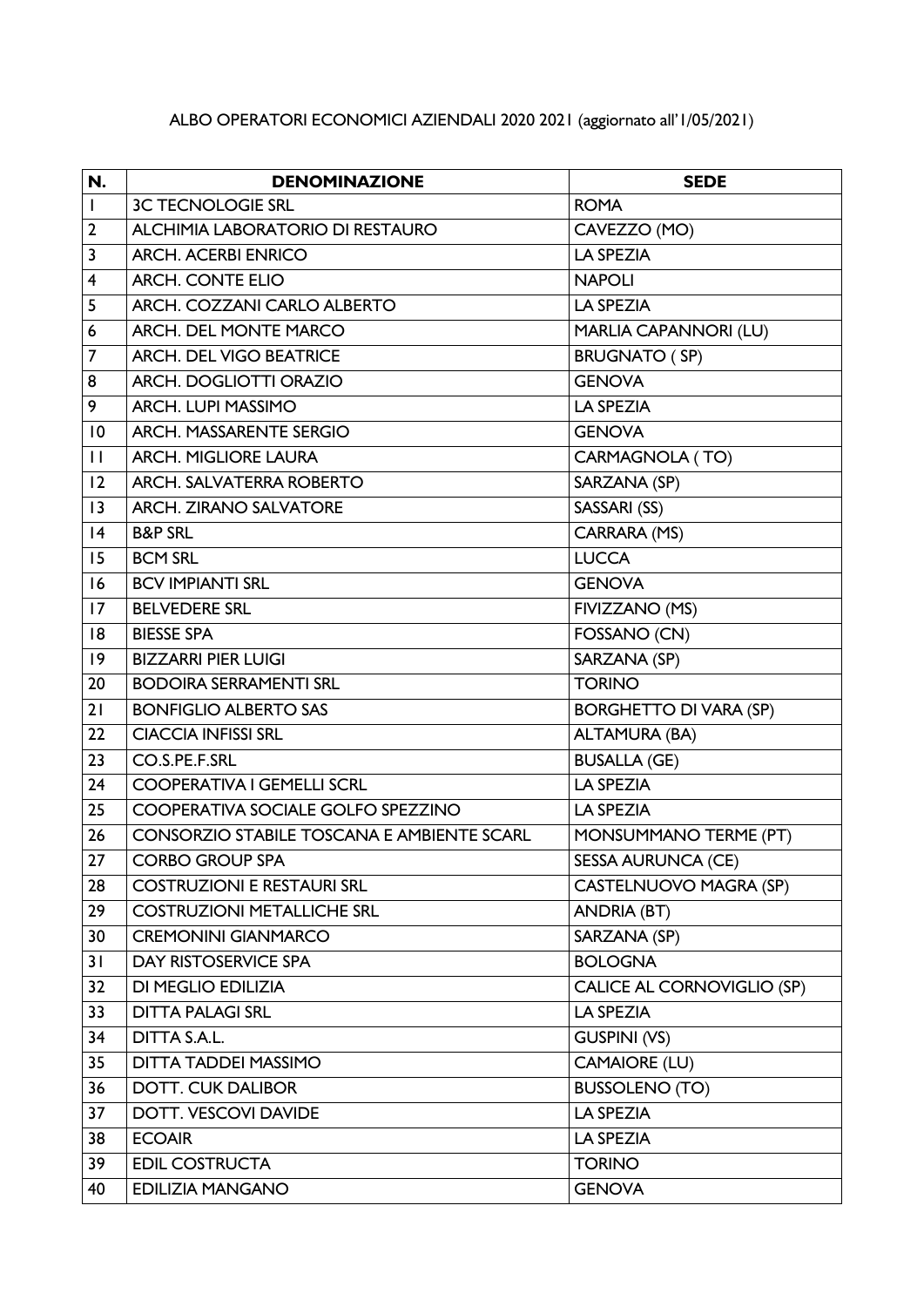| 41 | <b>EDILIZIA S.M. SNC</b>            | <b>MASSA</b>                    |
|----|-------------------------------------|---------------------------------|
| 42 | <b>ESSE A3 SRL</b>                  | TREZZANO ROSA (MI)              |
| 43 | <b>FANTASTIC SECURITY GROUP SRL</b> | <b>TORINO</b>                   |
| 44 | <b>FERAL SRL</b>                    | FOLLO (SP)                      |
| 45 | <b>FIGOLI COSTRUZIONI SRL</b>       | <b>LA SPEZIA</b>                |
| 46 | FILIPPETTI ASSICURAZIONI & C. SAS   | <b>LA SPEZIA</b>                |
| 47 | <b>FIORINI TRASLOCHI</b>            | LA SPEZIA                       |
| 48 | <b>FIREFOX SRL</b>                  | FIVIZZANO (MS)                  |
| 49 | F.P. EDILIZIA SRL                   | S.STEFANO DI MAGRA (SP)         |
| 50 | <b>G.I. GENERAL IMPIANTI SRL</b>    | POMEZIA (ROMA)                  |
| 51 | <b>GEOL. MALGAROTTO CARLO</b>       | LA SPEZIA                       |
| 52 | <b>GEOL. MORACHIOLI MASSIMO</b>     | LUNI (SP)                       |
| 53 | <b>GEOM. CORSO MARCO</b>            | DEIVA MARINA (SP))              |
| 54 | <b>GEOM. CHIODO CRISTINA</b>        | <b>LA SPEZIA</b>                |
| 55 | <b>GEOM. ERCOLINI MASSIMILIANO</b>  | LA SPEZIA                       |
| 56 | <b>GEOM. PASQUALI ANDREA</b>        | <b>LA SPEZIA</b>                |
| 57 | <b>GEOM. ROFFO MAURO</b>            | S.STEFANO DI MAGRA (SP)         |
| 58 | <b>GEOM. SCIACOVELLI PIETRO</b>     | LA SPEZIA                       |
| 59 | <b>GEOM. SIBOLDI GIACOMO</b>        | ZIGNAGO (SP)                    |
| 60 | <b>GF SERVICE SRL</b>               | <b>BACOLI (NA)</b>              |
| 61 | <b>GRATTACASO SOCIETA' SERVIZI</b>  | <b>SAVONA</b>                   |
| 62 | <b>GUASTINI GIUSEPPE SRL</b>        | SARZANA (SP)                    |
| 63 | IA.PEN.SRL                          | LUNI (SP)                       |
| 64 | I.M.E. SRL                          | MEDOLLA (MO)                    |
| 65 | <b>IMPREGEGA SRL</b>                | <b>MASSA</b>                    |
| 66 | <b>IMPRESA EDILE BRASI</b>          | <b>BOLANO (SP)</b>              |
| 67 | <b>IMPRESA PARETI SAS</b>           | CHIAVARI (GE)                   |
| 68 | <b>ING. ANTONELLI MIRCO</b>         | <b>LA SPEZIA</b>                |
| 69 | <b>ING. BOTTON PAOLO</b>            | CARMIGNANO DI BRENTA (PD)       |
| 70 | ING. CAMAIORA VINCENZO              | S.STEFANO DI MAGRA (SP)         |
| 71 | ING. CASTRO ALESSANDRO              | LA SPEZIA                       |
| 72 | <b>ING. GHELLI FRANCESCO</b>        | <b>AGLIANA (PT)</b>             |
| 73 | <b>ING. ILARIO GIAN PAOLO</b>       | <b>SESTA GODANO (SP)</b>        |
| 74 | <b>ING. RATTI STEFANO</b>           | SARZANA (SP)                    |
| 75 | ING. SARACENO FRANCESCO GIOVANNI    | <b>REGGIO CALABRIA (RC)</b>     |
| 76 | <b>ING. TUVERI RAIMONDO</b>         | <b>LUNAMATRONA (SU)</b>         |
| 77 | <b>LA SEFORA SRL</b>                | FOLLO (SP)                      |
| 78 | LA VALLATA ASFALTI SRL              | SARZANA (SP)                    |
| 79 | <b>LEONARDO SRL</b>                 | <b>CASALECCHIO DI RENO (BO)</b> |
| 80 | <b>LORIS COSTRUZIONI</b>            | <b>BASCIANO (TE)</b>            |
| 81 | <b>LUNEARS COOPERATIVA SOCIALE</b>  | PONTREMOLI (MS)                 |
| 82 | M2B PROGETTI                        | LA SPEZIA                       |
| 83 | MAR.SAL.RESTAURI SRL                | <b>NAPOLI</b>                   |